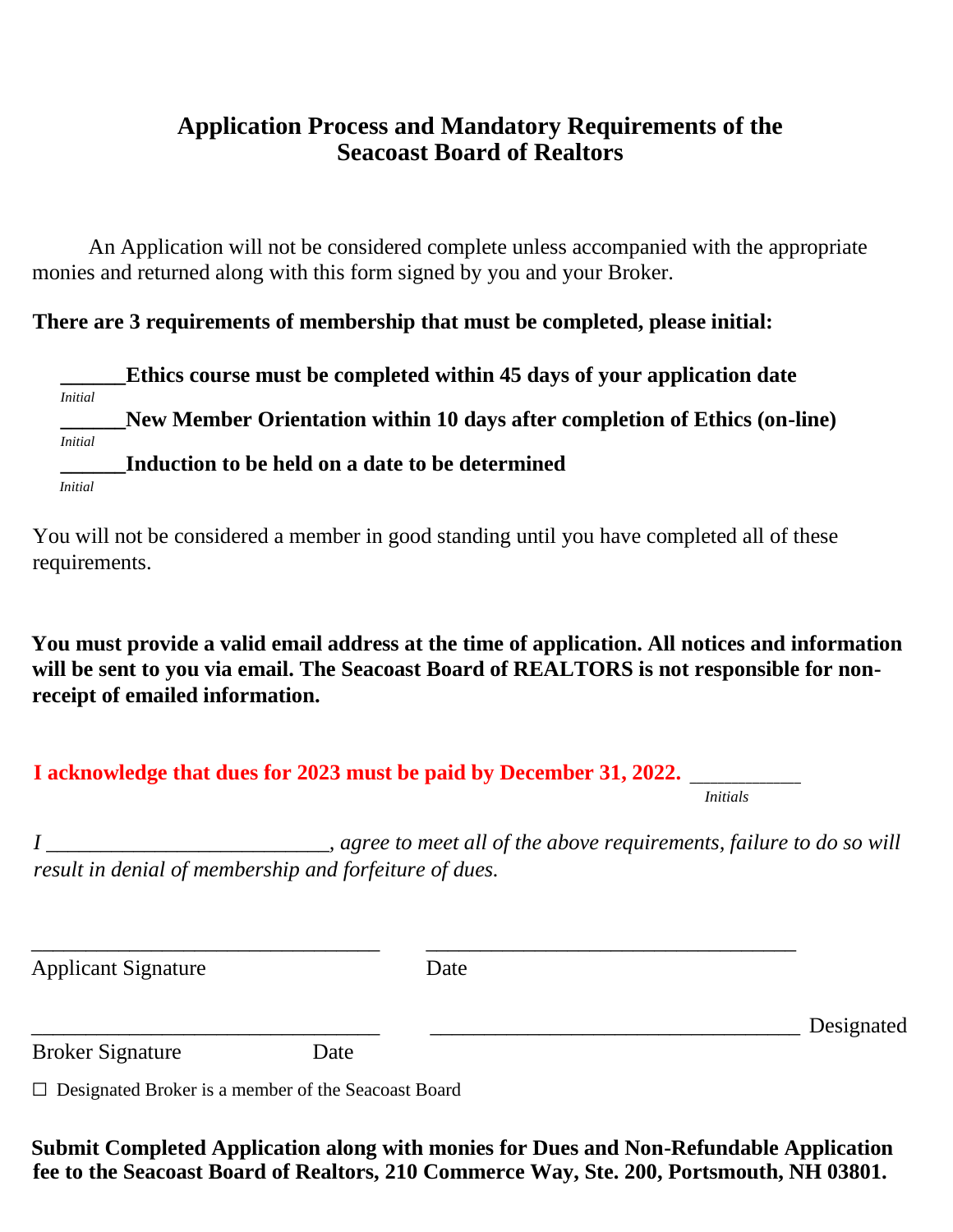### **Article V - Qualification and Election**

#### **Section 3. Election**.

The procedure for election to membership shall be as follows:

(a) Applicants for REALTOR® membership shall be granted provisional membership immediately upon submission of a completed application form and remittance of applicable association dues and any application fee. Provisional members shall be considered REALTORS® and shall be subject to all of the same privileges and obligations of membership. Provisional membership is granted subject to subsequent review of the application by the Board of Directors. If the Board of Directors determines that the individual does not meet all of the qualifications for membership as established in the association's bylaws, or, if the individual does not satisfy all of the requirements of membership (for example, completion of a mandatory orientation program) within 45-days from the association's receipt of their application, membership may, at the discretion of the Board of Directors, be terminated.

(b) Dues shall be computed from the date of application and shall be non-refundable unless the association's Board of Directors terminates the individual's membership in accordance with subsection (a) above. In such instances, dues shall be returned to the individual less a prorated amount to cover the number of days that the individual received association services and any application fee.

(c) The Board of Directors may not terminate any provisional membership without providing the provisional member with advance notice, an opportunity to appear before the Board of Directors, to call witnesses on his behalf, to be represented by counsel, and to make such statements as he deems relevant. The Board of Directors may also have counsel present. The Board of Directors shall require that written minutes be made of any hearing before it or may electronically or mechanically record the proceedings.

(d) If the Board of Directors determines that provisional membership should be terminated, it shall record its reasons with the Secretary. If the Board of Directors believes that termination of provisional membership may become the basis of litigation and a claim of damage by a provisional member, it may specify that termination shall become effective upon entry in a suit by the Board for a declaratory judgment by a court of competent jurisdiction of a final judgment declaring that the termination violates no rights of the individual.

### **Section 4. New Member Code of Ethics Orientation**.

Applicants for REALTOR® membership and provisional REALTOR® members (where applicable) shall complete an orientation program on the Code of Ethics of not less than two hours and thirty minutes of instructional time. This requirement does not apply to applicants for REALTOR® membership or provisional members who have completed comparable orientation in another association, provided that REALTOR® membership has been continuous, or that any break in membership is for one year or less. Failure to satisfy this requirement within 45-days of the date of application (or, alternatively, the date that provisional membership was granted), will result in denial of the membership application or termination of provisional membership.

Note: Orientation programs must meet the learning objectives and minimum criteria established from time to time by the NATIONAL ASSOCIATION OF REALTORS®. (Adopted 1/01)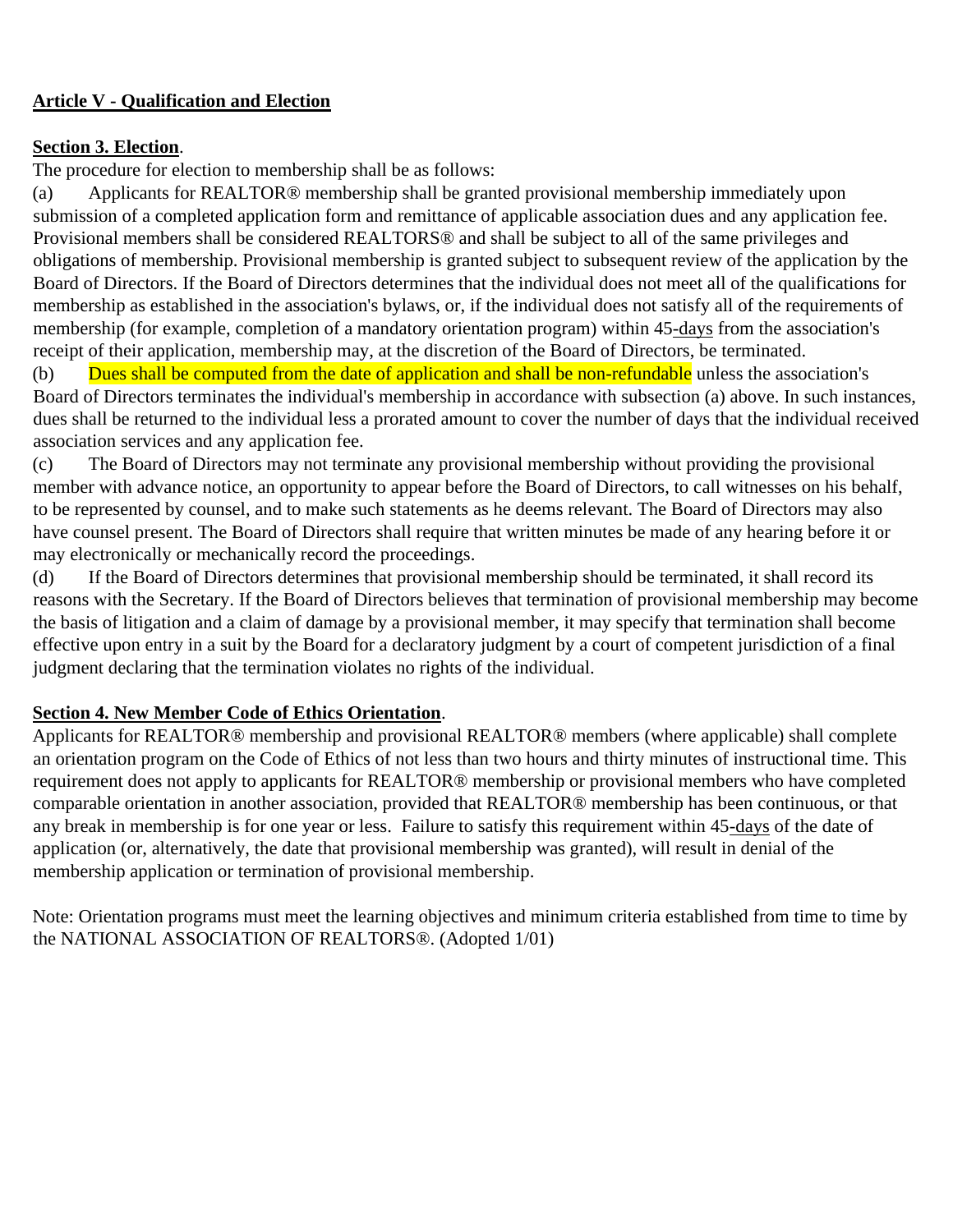

# **APPLICATION FOR REALTOR® MEMBERSHIP SEACOAST BOARD OF REALTORS®**

#### Please add our emails to your address book: [barbara@seacoastboard.com](mailto:barbara@seacoastboard.com) & [denise@seacoastboard.com](mailto:denise@seacoastboard.com)

To the Seacoast Board of REALTORS®, I hereby apply for REALTOR® membership in the above-named Board and enclose my check in the amount of **\$225.00** for a one-time application fee plus \$ \_\_\_\_\_\_ (*contact board for amount*) for my 2022 Pro-rated dues, made payable to the Seacoast Board of REALTORS®. My application fee and 2022 dues will be returned to me in the event I am not accepted to membership. In the event my application is approved, I agree to abide by the Code of Ethics of the National Association of REALTORS®, which includes the duty to arbitrate and the Constitution, Bylaws, and Rules and Regulations of the above-named Board, the State Association and the National Association, and if required, I further agree to satisfactorily complete a reasonable and non-discriminatory written examination on such Code, Constitutions, Bylaws, Rules and Regulations. I understand membership brings certain privileges and obligations that require compliance. Membership is final only upon approval by the Board of Directors and may be revoked should completion of requirements, such as orientation, not be completed within timeframe established in the association's bylaws. I understand that I will be required to complete periodic Code of Ethics training as specified in the association's bylaws as a continued condition of membership. \*Amount shown is prorated according to month joining.

*Note: Applicant acknowledges that if accepted as a Member and he/she subsequently resigns or otherwise causes membership to terminate with an ethics complaint request pending, the Board of Directors may condition renewal of membership upon applicant's certification that he/she will submit to the pending ethics proceeding and will abide by the decision of the hearing panel. If applicant resigns or otherwise causes membership to terminate, the duty to submit to arbitration continues in effect even after membership lapses or is terminated, provided the dispute arose while applicant was a REALTOR®* 

I hereby submit the following information for your consideration:

| Name: Name: Name: Name: Name: Neal Estate License #: Neal Estate License #: Neal Estate License #:         |  |  |  |
|------------------------------------------------------------------------------------------------------------|--|--|--|
|                                                                                                            |  |  |  |
|                                                                                                            |  |  |  |
|                                                                                                            |  |  |  |
|                                                                                                            |  |  |  |
|                                                                                                            |  |  |  |
| Are you presently a member of any other Association of REALTORS®? ______ No _______ Yes                    |  |  |  |
| Have you previously held membership in any other Association of REALTORS <sup>®</sup> ? _____ No _____ Yes |  |  |  |

Have you been found in violation of the Code of Ethics or other membership duties in any Association of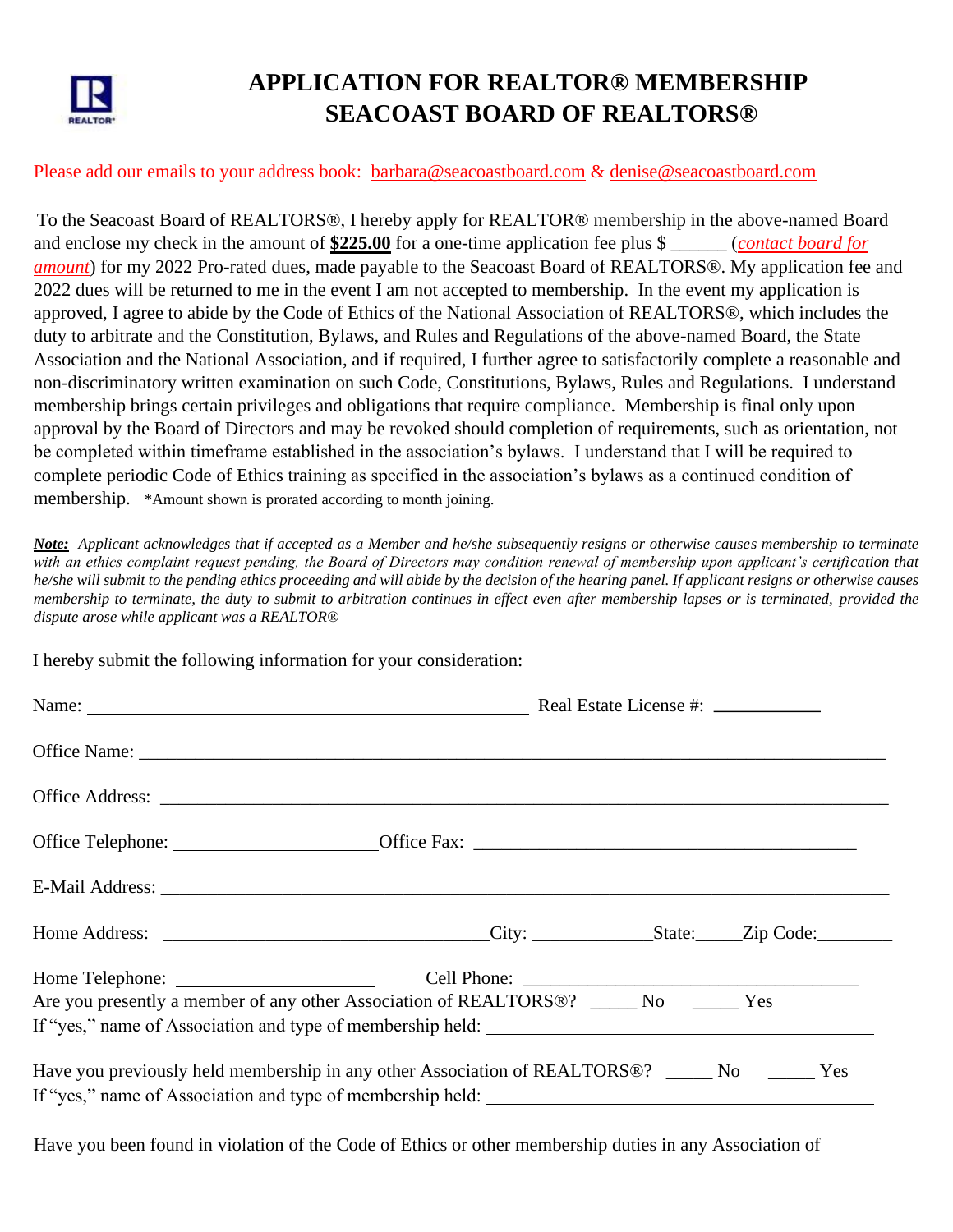REALTORS<sup>®</sup> in the past three (3) years or are there any such complaints pending?  $($ If yes, provide details as an attachment.)

And last date, with year, of completion of NAR's Code of Ethics training requirement:

Are you a principal, partner, corporate officer or branch office manager? (If yes, you must complete application for Designated Brokers/Branch Managers.)

I hereby certify that the foregoing information furnished by me is true and correct, and I agree that failure to provide complete and accurate information as requested, or any misstatements of fact, shall be grounds for revocation of my membership if granted. I further agree that, if accepted for membership in the Board, I shall pay the fees and dues as from time to time established. Note: Payments to the Seacoast Board of REALTORS® are not deductible as a charitable contribution. Such payments may, however, be deductible as an ordinary and necessary business expense. No refunds.

By signing below I consent that the REALTOR Associates (local, state, national) and their subsidiaries, if any (e.g., MLS, Foundation) may contact me at the specified address, telephone numbers, fax numbers, email address or other means of communication available. This consent applies to changes in contact information that may be provided by me to the Association(s) in the future. This consent recognizes that certain state and federal laws may place limits on communications that I am waiving to receive all communications as part of my membership.

*Agent Profile---Previous Work Experience* 

|   | Accounting               |
|---|--------------------------|
|   | <b>Marketing</b>         |
| П | <b>Public Relations</b>  |
|   | Graphic Design           |
| П | <b>Event Planning</b>    |
|   | <b>Community Service</b> |
|   | <i>Other</i>             |

*May we contact you for projects where your background and skills would be beneficial? Yes No* 

|                                                                           | Signed:                        |  |  |  |
|---------------------------------------------------------------------------|--------------------------------|--|--|--|
|                                                                           |                                |  |  |  |
| Please choose one:                                                        |                                |  |  |  |
| <b>Late YES, I want to receive Broker Open House broadcast emails.</b>    |                                |  |  |  |
|                                                                           |                                |  |  |  |
| <b>D</b> NO, I do not wish to receive Broker Open House broadcast emails. |                                |  |  |  |
|                                                                           |                                |  |  |  |
|                                                                           |                                |  |  |  |
| Expiration date: $\frac{\qquad}{\qquad}$                                  | Security Code: _______________ |  |  |  |
|                                                                           |                                |  |  |  |
|                                                                           |                                |  |  |  |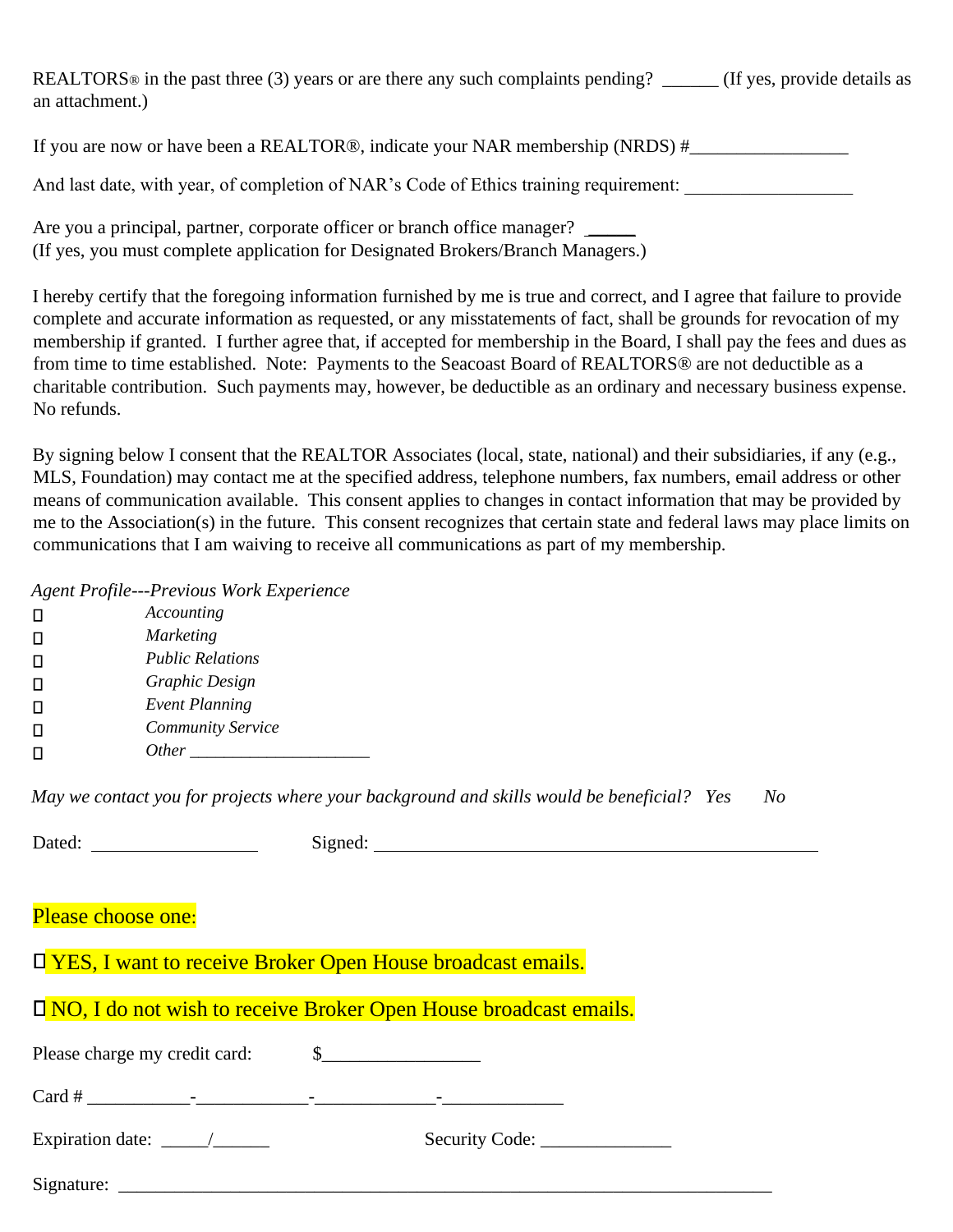# **APPLICATION FOR REALTOR® MEMBERSHIP: Designated Brokers/Branch Managers**

| Company Information : [ ] Sole Proprietor                                                                                                                                                                                                                                                                                                                                                                                                                                                                         | $[$ ] DBA | [ ] Partnership                                 | [ ] Corporation                                                                                                                                                                                                                                                                                                                                                                                                                                                                                                     |
|-------------------------------------------------------------------------------------------------------------------------------------------------------------------------------------------------------------------------------------------------------------------------------------------------------------------------------------------------------------------------------------------------------------------------------------------------------------------------------------------------------------------|-----------|-------------------------------------------------|---------------------------------------------------------------------------------------------------------------------------------------------------------------------------------------------------------------------------------------------------------------------------------------------------------------------------------------------------------------------------------------------------------------------------------------------------------------------------------------------------------------------|
| Your Position: [ ] Principal [ ] Partner                                                                                                                                                                                                                                                                                                                                                                                                                                                                          |           | [ ] Corporate Officer [ ] Branch Office Manager |                                                                                                                                                                                                                                                                                                                                                                                                                                                                                                                     |
| Names of other Partners/Officers of your firm:                                                                                                                                                                                                                                                                                                                                                                                                                                                                    |           |                                                 |                                                                                                                                                                                                                                                                                                                                                                                                                                                                                                                     |
| Have you ever been refused membership in any other Association of REALTORS®? _____ Yes _______ No If<br>yes, state the basis for each such refusal and detail the circumstances related thereto:                                                                                                                                                                                                                                                                                                                  |           |                                                 |                                                                                                                                                                                                                                                                                                                                                                                                                                                                                                                     |
| Is the office address, as stated above, your principal place of business? ______ Yes _______ No                                                                                                                                                                                                                                                                                                                                                                                                                   |           |                                                 |                                                                                                                                                                                                                                                                                                                                                                                                                                                                                                                     |
| Do you hold, or have you ever held, a real estate license in any other state? ________ Yes ________ No<br>If so, where: $\frac{1}{\sqrt{1-\frac{1}{2}}\sqrt{1-\frac{1}{2}}\sqrt{1-\frac{1}{2}}\sqrt{1-\frac{1}{2}}\sqrt{1-\frac{1}{2}}\sqrt{1-\frac{1}{2}}\sqrt{1-\frac{1}{2}}\sqrt{1-\frac{1}{2}}\sqrt{1-\frac{1}{2}}\sqrt{1-\frac{1}{2}}\sqrt{1-\frac{1}{2}}\sqrt{1-\frac{1}{2}}\sqrt{1-\frac{1}{2}}\sqrt{1-\frac{1}{2}}\sqrt{1-\frac{1}{2}}\sqrt{1-\frac{1}{2}}\sqrt{1-\frac{1}{2}}\sqrt{1-\frac{1}{2}}\sqrt{$ |           |                                                 |                                                                                                                                                                                                                                                                                                                                                                                                                                                                                                                     |
|                                                                                                                                                                                                                                                                                                                                                                                                                                                                                                                   |           |                                                 | Have you or your firm been found in violation of state real estate licensing regulations within the last three years? If yes,                                                                                                                                                                                                                                                                                                                                                                                       |
|                                                                                                                                                                                                                                                                                                                                                                                                                                                                                                                   |           |                                                 | Have you or your firm been convicted, adjudged, or otherwise recorded as guilty by a final judgment of any court of competent<br>jurisdiction of a felony or other crime? If yes, provide details:                                                                                                                                                                                                                                                                                                                  |
| payments may, however, be deductible as an ordinary and necessary business expense. No refunds.                                                                                                                                                                                                                                                                                                                                                                                                                   |           |                                                 | I hereby certify that the foregoing information furnished by me is true and correct, and I agree that failure to provide complete<br>and accurate information as requested, or any misstatements of fact, shall be grounds for revocation of my membership if<br>granted. I further agree that, if accepted for membership in the Board, I shall pay the fees and dues as from time to time<br>established. Note: Payments to the Seacoast Board of REALTORS® are not deductible as a charitable contribution. Such |
| communication available. This consent applies to changes in contact information that may be provided by me to the                                                                                                                                                                                                                                                                                                                                                                                                 |           |                                                 | By signing below I consent that the REALTOR Associates (local, state, national) and their subsidiaries, if any (e.g., MLS,<br>Foundation) may contact me at the specified address, telephone numbers, fax numbers, email address or other means of                                                                                                                                                                                                                                                                  |

Association(s) in the future. This consent recognizes that certain state and federal laws may place limits on communications that I am waiving to receive all communications as part of my membership.

Dated: Signed: Signed: Signed: Signed: Signed: Signed: Signed: Signed: Signed: Signed: Signed: Signed: Signed: Signed: Signed: Signed: Signed: Signed: Signed: Signed: Signed: Signed: Signed: Signed: Signed: Signed: Signed: